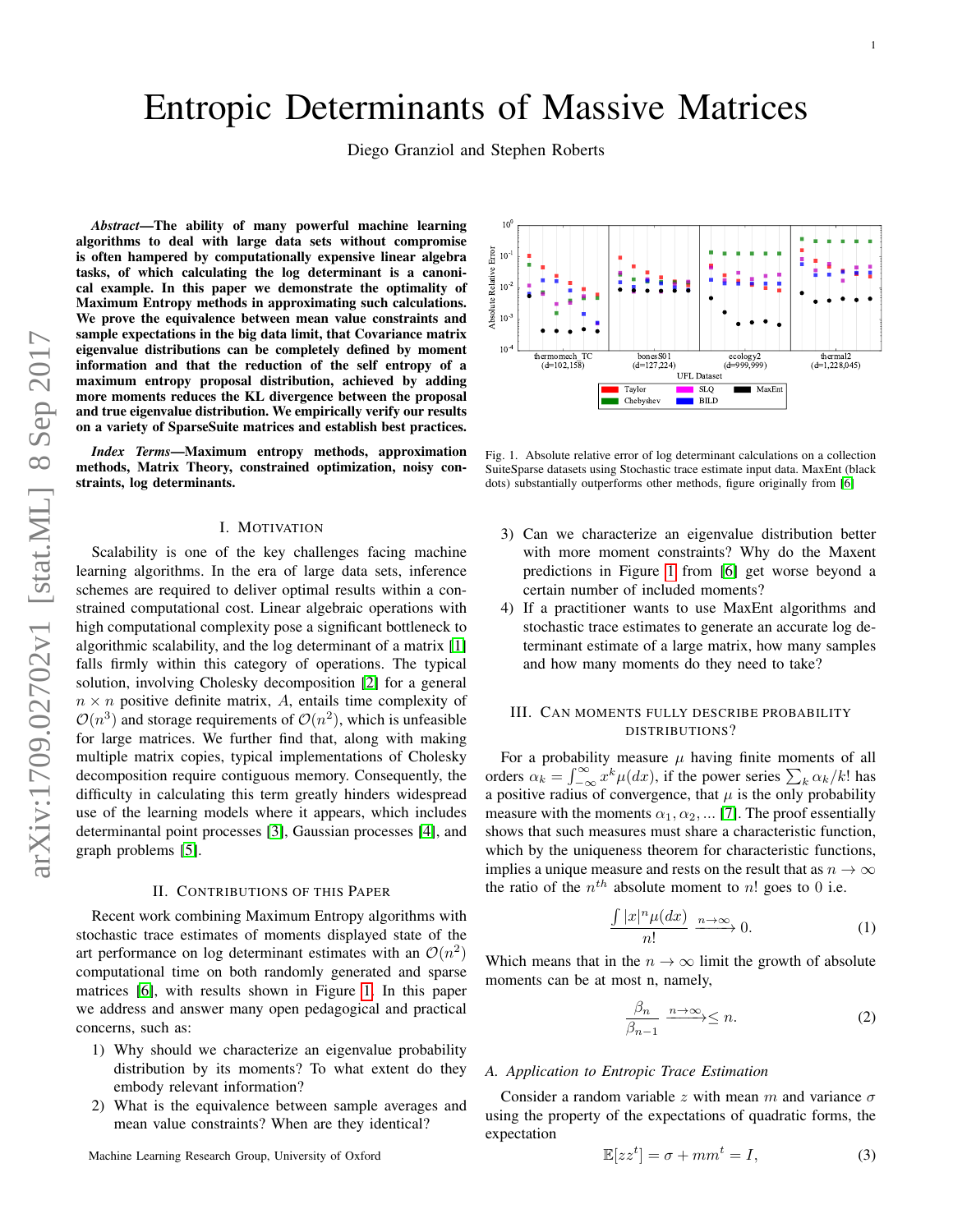where we have assumed that the variable is zero-mean and unit-variance. This allows us to calculate the trace of any matrix power  $A^m$  as

$$
Tr(Am) = Tr(AmI) = Tr(Am \mathbb{E}[zzt]= \mathbb{E}[Tr(Amzzt)] = \mathbb{E}[zt Amz].
$$
 (4)

To prove that [\(1\)](#page-0-1) holds for all Covariance matrices. We note from linear algebra that an  $N \times N$  matrix A is diagonalizable if and only if it has  $n$  linearly independent eigenvectors. All normal matrices, of which real-symmetric (covariance) matrices are a subset, are diagonalizeable. Hence the eigenvectors of A span the space of the  $\mathbb{R}^n$ . We can thus write any vector as a linear combinations of the eigenvectors of A,  $z = \sum_i \alpha_i |\phi_i\rangle$ , where we have used dirac bra-ket notation to avoid confusion between the scalar  $\alpha_i$  and the (ket) vector  $|\phi_i\rangle$  the conjugate transpose (in this case just transpose as we are in the real space of ket is denoted as  $z^t = \sum_i \alpha_i \langle \phi_i |$ . Hence,

$$
\mathbb{E}(z^t A^n z) = \mathbb{E}\left(\sum_j \alpha_j \langle \phi_j | A^n \sum_i \alpha_i | \phi_i \rangle\right)
$$
  
\n
$$
= \mathbb{E}\left(\sum_{i,j} \alpha_j \alpha_i \lambda^n \langle \phi_j | \phi_i \rangle\right) = \mathbb{E}\left(\sum_i |\alpha_i|^2 \lambda^n\right)
$$
  
\n
$$
= \mathbb{E}\left(\lambda_{max}^n |\alpha_{max}|^2 \left[1 + \sum_{i \neq max} \left|\frac{\alpha_i}{\alpha_{max}}\right|^2 \left(\frac{\lambda_i}{\lambda_{max}}\right)^n\right]\right)
$$
  
\n
$$
\xrightarrow{n \to \infty} \mathbb{E}\left(\lambda_{max}^n |\alpha_{max}|^2\right) = \mathbb{E}\left(|\alpha_{max}|^2\right)\lambda_{max}^n.
$$
 (5)

In which we have used ortho-normality  $\langle \phi_i | \phi_j \rangle = \delta_{i,j}$ along with the fact there are  $n$  distinct eigenvalues and that  $\lambda_{i\neq\max}$  <  $\lambda_{max}$ . Although this is not strictly necessary, if there were multiple degenerate maximum eigenvalues, the eigenvalue pre-factor in [\(5\)](#page-1-0) would become:

$$
\mathbb{E}\bigg(|\alpha_{max}|^2\bigg) \xrightarrow{k \text{ degenerate maxima}} \mathbb{E}\bigg(\sum_{i}^{k}|\alpha_i|^2\bigg). \qquad (6)
$$

Given that the  $n^{th}$  raw moment of the eigenvalue spectrum can be written as  $\mathbb{E}(\lambda^n) = (1/n)Tr(A^n)$  we can thus relate equation [\(1\)](#page-0-1) to equation [\(5\)](#page-1-0),

$$
\frac{\mathbb{E}(\lambda^n)}{n!} = \frac{(1/n)Tr(A^n)}{n!} = C
$$
  
\n
$$
\log C = n \log \lambda_{max} + \log \mathbb{E}(|\alpha_{max}|^2)
$$
  
\n
$$
-(n+1)\log(n+1) + (n+1)
$$
  
\n
$$
\log C \xrightarrow{n \to \infty} n(\log \lambda_{max} - \log n + 1) \xrightarrow{\forall \lambda_{max}} -\infty
$$
  
\n
$$
C \xrightarrow{n \to \infty} 0
$$
\nQED\n(9.12)

Here we use the fact that, for positive semi-definite matrices, all moments are positive and hence raw moments are equivalent to absolute power moments along with Stirling's approximation in the large  $n$  limit. This proves that it is possible to uniquely define a Covariance matrix's eigenvalue probability distribution through its moment information.

This answers the question as to why beyond being computationally cheap  $\mathcal{O}(n^2)$ , it is worth sampling moments. They embody relevant information.

## <span id="page-1-1"></span>IV. MAXIMUM ENTROPY

The method of maximum entropy (MaxEnt) [\[8\]](#page-8-3) is a method which generates the least biased estimate of a proposal probability distribution,  $q(x)$ , given information in the form of functional expectations (also known as constraints). It is maximally non-committal in regards to missing information [\[9\]](#page-8-4). Mathematically we maximize the functional,

$$
S = \int p(\vec{x}) \log p(\vec{x}) d\vec{x} - \sum_{i} \lambda_{i} \left[ \int p(\vec{x}) f_{i}(\vec{x}) d\vec{x} - \mu_{i} \right], \tag{8}
$$

<span id="page-1-0"></span>with respect to  $p(\vec{x})$ , where  $\langle f_i(\vec{x}) \rangle = \mu_i$  are the values of the imposed mean value constraints. For stochastic trace estimation, the functions are the power moments,  $f_i = x^i$ . The first term in Equation [\(8\)](#page-1-1) is the Boltzmann-Shannon-Gibbs (BSG) entropy. This has been applied in a variety of disparate fields, from modelling crystal defects in lattice models in condensed matter physics [\[10\]](#page-8-5) to inferring asset price movement distributions from option prices in finance [\[11\]](#page-8-6), [\[12\]](#page-8-7). It can be used to derive statistical mechanics (without the a priori assumptions of ergodicity and metric transitivity [\[13\]](#page-8-8)), non-relativistic quantum mechanics, Newton's laws and Bayes' rule [\[14\]](#page-8-9), [\[15\]](#page-8-10). It can be proved under the axioms of consistency, uniqueness, coordinate invariance, subset and system independence, that for mean value constraints any self consistent inference scheme must either maximize the entropic functional [\(8\)](#page-1-1), or any functional sharing its maximum [\[16\]](#page-8-11), [\[8\]](#page-8-3). The Johnson and Shore axioms state that the entropy must have a unique maximum [\[16\]](#page-8-11) and, given the convexity of the BSG entropy, it contains a unique maximum provided that the constraints are convex. This is satisfied for any polynomial in  $x$ and hence entropy maximization, given moment information, constitutes a self consistent inference scheme [\[8\]](#page-8-3).

#### V. FUNCTIONAL EXPECTATIONS

We provide a mathematical justification for the asymptotic equivalence between mean value constraints and sample expectations.

From Chebyshev's inequality we have,

$$
P(|X| \ge a) \le \frac{1}{a^p} E(|X|^p),\tag{9}
$$

which, when applied to a set of independent random variables possessing a mean and variance, leads to:

$$
P\left(\left|\frac{X_1 + X_2 + \ldots + X_N}{n} - \mu\right| \ge \epsilon\right) \le \frac{1}{\epsilon^2} \frac{\sum_{i=1}^n Var(X_i)}{n^2}
$$
  
*i.i.d.*  $\frac{1}{\epsilon^2} \frac{\sigma^2}{n} \xrightarrow{n \to \infty} 0.$  (10)

Here we have used the Chebyshev inequality and the fact that the variance of a sum is the sum of the variances (for independent random variables), followed by the i.i.d. assumption and the asymptotic limit respectively. This is known as the weak law of large numbers, as the limit is outside the brackets. Note that this limit does not necessitate the variables to be identically distributed, nor does it preclude weak dependence.<sup>[1](#page-1-2)</sup>

<span id="page-1-2"></span><sup>1</sup>For fully dependent variables  $Var(\sum_{i=1}^{n} X_i) = n^2 Var(X)$  and hence the limit is never reached.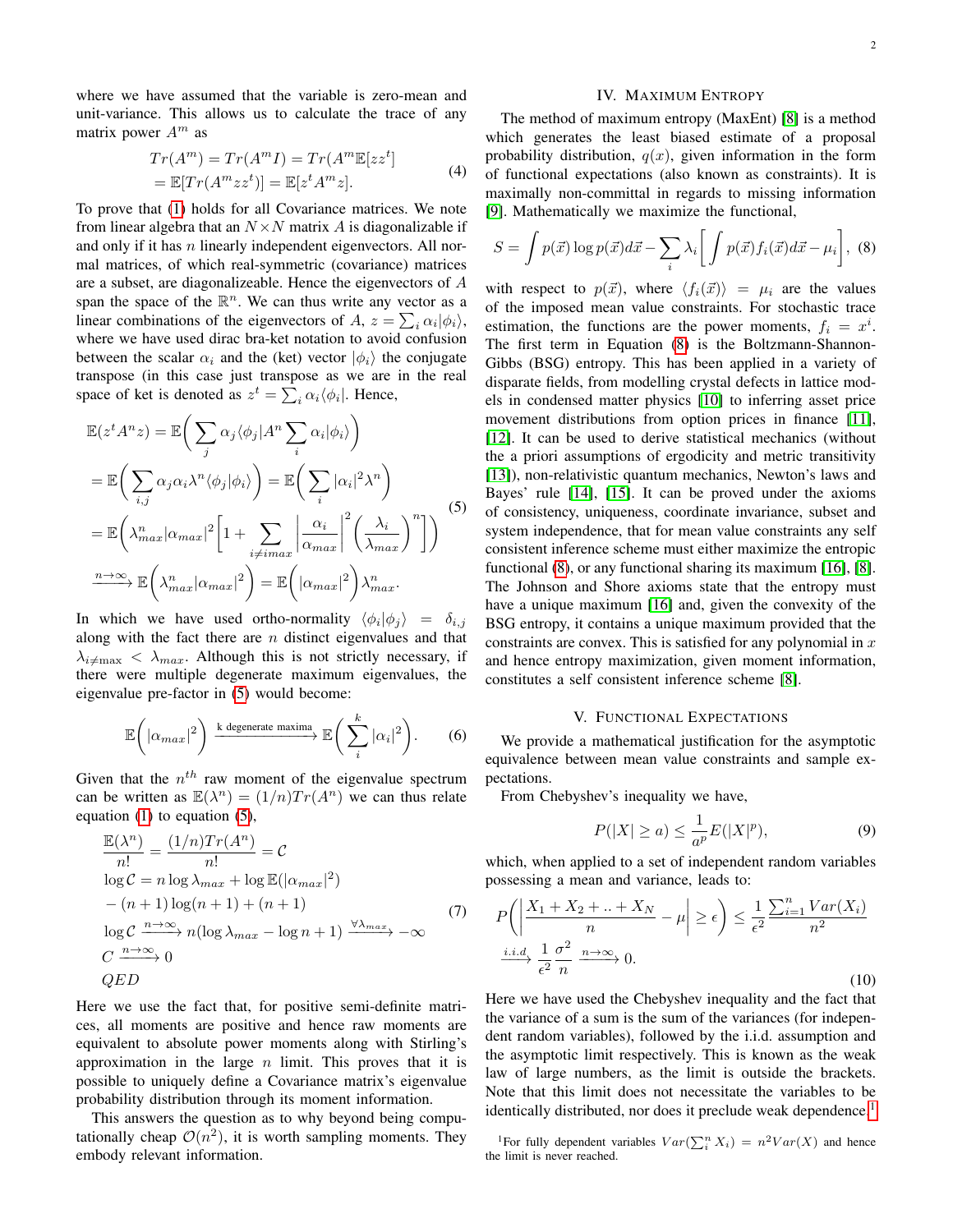Using extensions of the central limit theorem [\[17\]](#page-8-12), [\[18\]](#page-8-13) it can be shown that for at most weakly dependent random variables obeying weak conditions, this result also holds.

As functions of random variables are themselves random variables, we can apply the same limit, i.e.

$$
P\left(\left|\frac{F_m(X_1)+...F_m(X_N)}{n} - \langle F_m(X)\rangle\right| \ge \epsilon\right) \xrightarrow{n \to \infty} 0.
$$
\n(11)

Considering each  $F_m$  to be a stochastic trace estimate of the power moment  $\int p(x)x^{m}dx$ , we see that in the large n or big data limit, we recover the true mean value constraint with probability 1.

## *A. Sufficiency of Statistics*

All distributions derived from the method of maximum entropy are within the exponential family, i.e. they are of the form,

$$
p(x|\theta) = A(x) \exp(\langle T(x), \theta \rangle - F(\theta)), \tag{12}
$$

where  $\theta \in \Theta \subset \mathbb{R}^d$ . T and A are fixed functions that characterize the exponential family,  $F(\theta)$  is a normalization factor with respect to some measure  $\nu(x)$  and  $A(x)$  is the carrier measure. For variables independently drawn from the probability measure, we have

$$
p(x_1, x_2, \dots, x_n | \theta) = \Pi_i p(x_i | \theta)
$$
  
=  $A(x) \exp(\langle \sum_i T(x_i), \theta \rangle - F(\theta)).$  (13)

This distribution hence depends on the input data only through the sample statistic  $\sum_i T(x_i)$ , referred to as a sufficient statistic. Given the nature of our proposed inference scheme (MaxEnt) restricts us to the exponential family, it makes sense for us to compress the data with no loss of information. That no information is lost is implicit in the definition of a sufficient statistic and can be demonstrated using the data-processing inequality [\[19\]](#page-8-14). This insight is also discussed by Jaynes [\[20\]](#page-8-15).

#### VI. SELF ENTROPY AS A DIVERGENCE

Consider the KL divergence  $\mathcal{D}_{kl}$ , also known as the minimum discrimination information, or negative relative entropy [\[19\]](#page-8-14) between a true eigenvalue distribution  $p(x)$  and a proposal MaxEnt solution  $q(x) = \exp(\sum_j \alpha_j x^i)$ :

$$
\mathcal{D}(P||Q) = \int p(x) \log p(x) dx - \int p(x) \log q(x) \qquad (14)
$$

<span id="page-2-1"></span>note that the (self) entropy of the MaxEnt solution is given by

$$
\mathcal{S}(Q) = -\int q(x) \log q(x) dx
$$
  
=  $\sum_{i} \alpha_{i} \int x^{i} \exp\left(-\sum_{j} \alpha_{j} x^{j}\right) dx = \sum_{i} \alpha_{i} \langle x^{i} \rangle,$  (15)

where  $\alpha$  denotes the Lagrange multipliers pertaining to the MaxEnt solution and  $\langle x^j \rangle$  refers to the expectation of the j<sup>th</sup> moment.

The first term in equation [\(14\)](#page-2-0) is the negative entropy of the true unknown distribution  $S(p)$ . We can thus rewrite equation [\(14\)](#page-2-0) as:

<span id="page-2-3"></span>
$$
-S(P) + \int p(x) \sum_{i} \alpha_i x^i = -S(P) + \sum_{i} \alpha_i \langle x^i \rangle
$$
  
= -S(P) + S(Q). (16)

We have used the fact that the functional expectations of our MaxEnt distribution by construction (Equation [\(8\)](#page-1-1)) match that of the underlying distribution.

Thus by minimizing  $S(Q)$ , for which we have an analytic form, we manifestly reduce the KL divergence between our MaxEnt proposal  $q(x)$  and our true eigenvalue distribution  $p(x)$ . It is further clear by the use of the information inequality [\[19\]](#page-8-14) that the entropy of our proxy MaxEnt solution serves as an upper bound to that of the true solution, i.e.

<span id="page-2-2"></span>
$$
\mathcal{D}_{kl}(P||Q) = \mathcal{S}(Q) - \mathcal{S}(P) \ge 0 \to \mathcal{S}(Q) \ge \mathcal{S}(P). \tag{17}
$$

#### *A. Consequences*

In section [III](#page-0-2) we proved that an eigenvalue distribution could be completely specified by its power moments. In the above section we show that that the entropy of the MaxEnt proposal distribution  $q(x)$  is an upper bound to the entropy of the true data generating distribution  $p(x)$  and prove that the reduction in self entropy  $S(q)$  is equivalent to reducing  $\mathcal{D}_{kl}(p||q)$ . In the next section we prove that adding information in the form of extra moment information necessarily reduces the self entropy  $S(q)$ . This result generates an active procedure in which we can be principled in knowing how many functional expectations we need to take. We just sequentially calculate the self entropy of proposal MaxEnt distribution  $q(x)$  using equation [\(15\)](#page-2-1) and terminate the procedure at the point at which this decrease becomes negligible  $-\Delta S < \epsilon$ .

### VII. LAGRANGIAN DUALITY

Consider a generic optimization problem of the form,

minimize 
$$
f_0(x)
$$
  
subject to  $f_i(x) \le 0$ ,  $i = 1...m$  (18)  
subject to  $h_i(x) = 0$ ,  $i = 1...p$ 

<span id="page-2-0"></span>where  $x \in \mathbb{R}^n$  and the domain  $\mathcal{D} = \bigcap^m$  $\bigcap_{i=0}^m f_i \cap \bigcap_{i=1}^p$  $\bigcap_{i=1}^{\infty} h_i$ . We define the Lagrangian dual function as the infimum of the Lagrangian over the domain of  $x$ ,

$$
g(\lambda, \nu) = \inf_{x \in \mathcal{D}} L(x, \lambda, \nu)
$$
  
= 
$$
\inf_{x \in \mathcal{D}} \left( f_0(x) + \sum_{i=1}^m \lambda_i f_i(x) + \sum_{i=1}^p \nu_i h_i(x) \right).
$$
 (19)

As the dual is the pointwise infimum of a family of affine functions of  $(\lambda, \nu)$ , it is concave, irrespective of the convexity of  $f_0, f_i, h_i$ . [\[21\]](#page-8-16). It is easily verifiable due to the net negativity of the two summation terms in  $q(\lambda, \nu)$  that the dual provides a lower bound on the optimal value  $p^*$  of the primal problem. This is known as weak duality. In the case of equality constraints this bound is tight.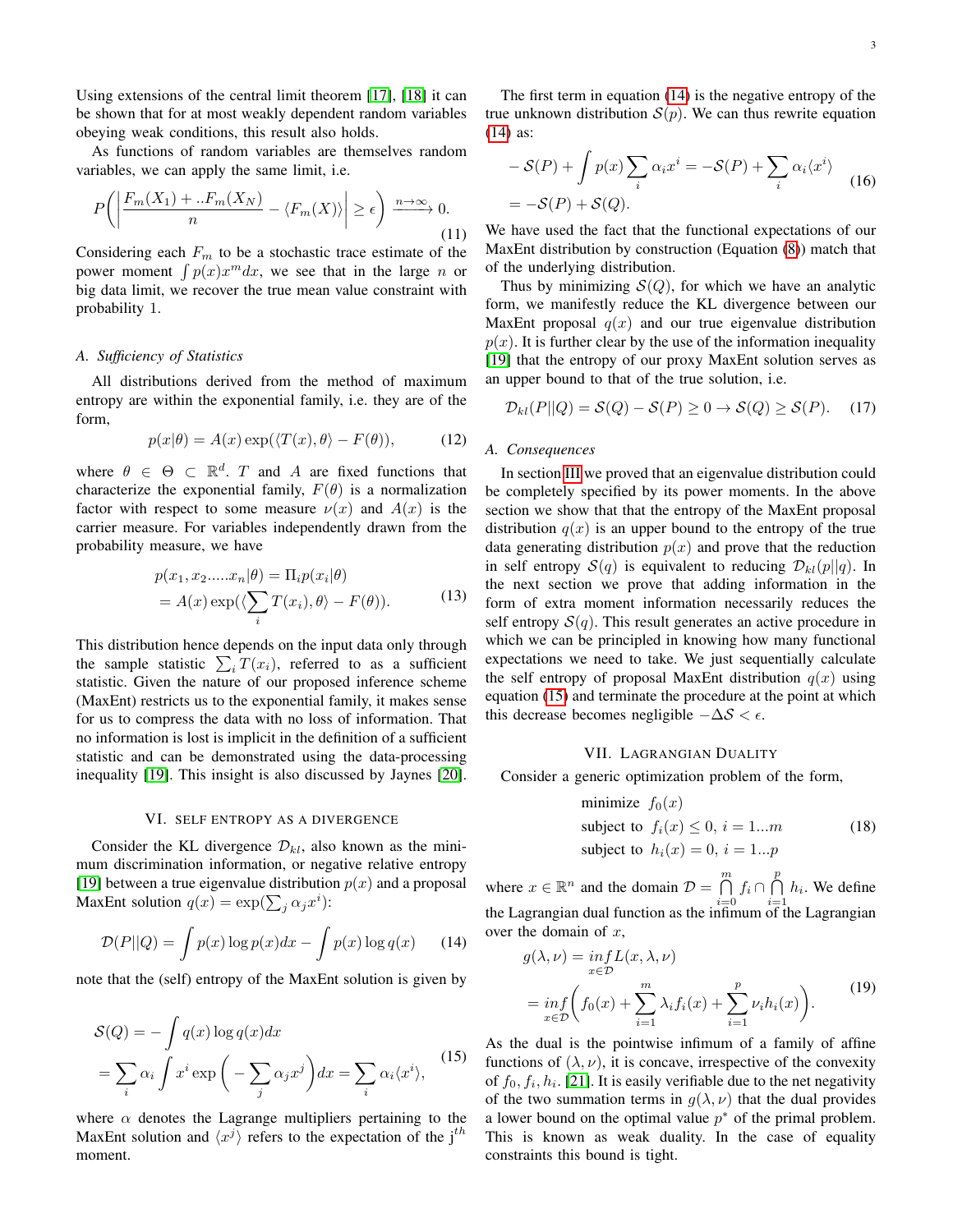For general inequality constraints the difference between the primal and dual optimal solution (duality gap) is not 0. However, for  $f_0...f_m$  convex, Affine equality constraints and certain regularity conditions, we have a duality gap of 0, this is known as strong duality. An example of such a constraint qualification is Slater's condition, which states that there is an  $x \in$  relint  $D$  which satisfies the constraints.

#### *A. Application to Probability Distributions*

We consider a probability distribution  $p : \mathcal{R}^n \to \mathcal{R}$  which satisfies the general axioms of non-negativity, associativity and normalizability. This defines a very general space of probability theories, of which the Bayesian is a special case [\[22\]](#page-8-17). Thus  $p(x) \ge 0$  for all  $x \in C$  and  $\int p(x)dx = 1$ , where  $C \subseteq \mathcal{R}^n$  is convex. The last condition follows from the definition of convexity and the fact that any sum of two real numbers is a real number. Then as any non negative weighting of a convex set preserves convexity,

$$
\int_C p(x)x \, dx \in C \tag{20}
$$

if the integral exists.

#### <span id="page-3-3"></span>*B. Application to Maximum Entropy*

We wish to maximise the entropic functional  $S(p) = -\int p(x) \log p(x) dx$  under certain moment constraints  $\int p(x)x^{m}dx = \mu_{m}$ . This can be written as,

minimize 
$$
f_0[p(x)] = \int p(x) \log p(x) dx
$$
  
subject to  $h_i[p(x)] = \int p(x) x^i dx - \mu_i = 0, i = 1...p.$  (21)

Given that the negative entropy is a convex objective and that the moment equality constraints are affine in the variable being optimised over  $p(x)$  by strong duality we have an equivalence between the solution of the dual and that of the primal.

It is also clear that the domain defined as the intersection of the constraint sets can never increase upon the addition of an extra constraint. Hence,

$$
\inf_{x \in \mathcal{D} = \bigcap_{i=0}^{m} f_i} L(x, \lambda, \nu) \le \inf_{\substack{m+1 \\ x \in \mathcal{D} = \bigcap_{i=0}^{m+1} f_i}} L(x, \lambda, \nu) \tag{22}
$$

and thus the entropy can only decrease when adding an extra constraint. Hence by adding more moment constraints, we always reduce the entropy and given equations [\(17\)](#page-2-2) and [\(16\)](#page-2-3) we necessarily reduce  $\mathcal{D}_{kl}(p[x]||q[x])$ , where  $p[x], q[x]$ define the true eigenvalue and MaxEnt proposal distributions respectively.

#### VIII. NOISE

In the preceding we have assumed that we know the functional expectations of the true eigenvalue distribution. In general we have an estimate, which varies from the true by some error  $\epsilon$ , i.e.

$$
\langle x_{estimate}^{i} \rangle = \langle x_{true}^{i} \rangle + \epsilon^{i}.
$$
 (23)



Fig. 2. Plot of Absolute Error vs Entropy for Thermomech TC SuiteSparse dataset on 5 stochastic trace estimate samples

Hence Equation [\(16\)](#page-2-3) becomes

<span id="page-3-2"></span><span id="page-3-0"></span>
$$
\mathcal{D}(p|q) = -\mathcal{S}(p) + \mathcal{S}(q) + \sum_{i} \alpha_i \epsilon^i.
$$
 (24)

From Equation [\(24\)](#page-3-0) we can write down a natural measure of constraint informativeness, as

<span id="page-3-1"></span>
$$
IC = \Delta S(q) + \sum_{i} \Delta \alpha_i \epsilon^i \le 0.
$$
 (25)

Where IC is short hand for the informativeness criterion and the latter two terms in Equation [\(25\)](#page-3-1) we hereby refer to as the corrected information measure. We have made explicit the fact that upon the inclusion of an extra constraint all the Lagrange multipliers change in value. We can approximate the initially intractable [\(25\)](#page-3-1) as:

$$
\Delta S(q) + \sum_{i} |\Delta \alpha_i| \sqrt{Var(\epsilon)} \le 0.
$$
 (26)

In Figure [2](#page-3-2) we plot the entropy of the MaxEnt proposal distribution  $S(q)$  vs absolute error of the Thermomech TC SuiteSparse log determinant for 5 samples. In Figure [3](#page-4-0) we plot the corresponding corrected information measure  $\mathcal{S}(q)$ + $\sum_i |\alpha_i| \sigma_i$ against absolute error, where we have used the empirical sample standard deviation as a proxy. We note that the two figures are more or less indistinguishable. We generally find across the SparseSuite dataset, that the corrected information measure provides no discernible benefit in achieving improved performance, even for very small sample numbers. This is due to the inherently low stochastic trace estimate variance for big matrices. We henceforth neglect noise and error in our moment constraints.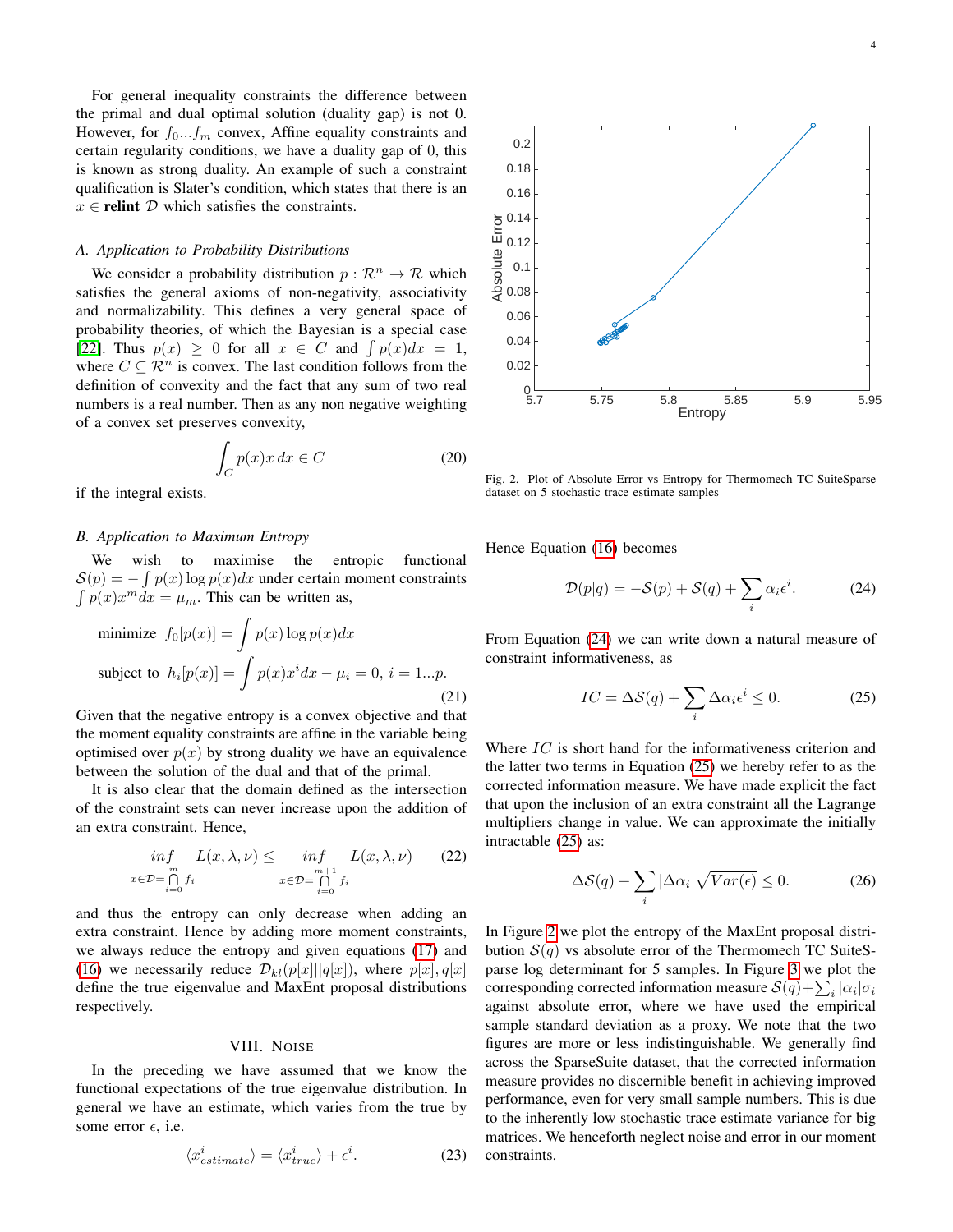

Fig. 3. Plot of Absolute Error vs the Corrected information measure for Thermomech TC SuiteSparse dataset on 5 stochastic trace estimate samples

#### <span id="page-4-0"></span>IX. KL AS A MEASURE OF DISTANCE

Using Pinsker's inequality, which is tight up to constant factors, we can relate the KL divergence to both the total variation distance and the total variation norm [\[19\]](#page-8-14):

$$
\delta(P,Q) \le \sqrt{\frac{1}{2} \mathcal{D}_{kl}(P||Q)},\tag{27}
$$

where the total variation distance is defined as

$$
\delta(P, Q) = \sup\{|P(A) - Q(A)|\} \text{where } \in \Sigma. \tag{28}
$$

The total variation norm between  $P$  and  $Q$  can be written as,

$$
|P - Q| \le \sqrt{2\mathcal{D}_{kl}(P||Q)}.
$$
\n(29)

This follows as  $2\delta(P,Q) = |P - Q|_1$  where the 1 relates to the L1 norm.

#### *A. Bound on Error of Log Determinant Approximation*

To calculate the log determinant of the matrix in question, once we have the proposal eigenvalue distribution  $q(x)$  we calculate the mean value of  $log(x)$  under the distribution  $q(x)$ , i.e  $\int q(x) \log(x) dx$ . We can write the error of our MaxEnt estimate as

$$
\epsilon = \left| \int_{x \in \chi} [p(x) - q(x)] \log(x) dx \right| \tag{30}
$$

Where  $p(x)$  is the true eigenvalue distribution.  $\forall p(x), q(x) \geq 0$ it is hence true that,

$$
\left| \int_{x \in \chi} [p(x) - q(x)] \log(x) dx \right| \le \int_{x \in \chi} |p(x) - q(x)| |\log(x)| dx.
$$
\n(31)

From the monotonicity of the function  $log(x)$ , we have that  $\log(x) \leq \max[|\log(x_{max})|, |\log(x_{min})|]$  and rewriting the <span id="page-4-3"></span>total variational norm in terms of the KL divergence we have:

$$
\epsilon \le \max[|\log(x_{max})|, |\log(x_{min})| \sqrt{2\mathcal{D}_{kl}(P||Q)}.\tag{32}
$$

We thus note that by reducing the self entropy of the proposal distribution  $q(x)$  we necessarily reduce the maximum possible error of the log determinant estimation. However, given that we do not have an analytic form of  $p(x)$ , we cannot explicitly calculate  $\mathcal{D}_{kl}(P||Q)$  and hence the bound in its current form is not inherently practical. We leave the estimation of this term and derivation of estimate uncertainty to future work.

## X. ALGORITHM

We apply a numerically stable MaxEnt Algorithm (algo-rithm [1\)](#page-4-1) [\[23\]](#page-8-18), under the conditions that  $\lambda_i$  is strictly positive and the all power moments  $0 \leq \lambda^k \leq 1$ . We can satisfy these conditions by normalizing our positive definite matrix by the maximum of the Gershgorin intervals [\[24\]](#page-8-19).

Algorithm 1 Optimising the Coefficients of the MaxEnt Distribution

<span id="page-4-1"></span>**Input:** Moments  $\{\mu_i\}$ , Tolerance  $\epsilon$ **Output:** Coefficients  $\{\alpha_i\}$ 1:  $\alpha_i \sim \mathcal{N}(0, 1)$ 2:  $i \leftarrow 0$ 3:  $p(\lambda) \leftarrow \exp(-1 - \sum_k \alpha_k \lambda^k)$ 4: while error  $\leq \epsilon$  do 5:  $\delta \leftarrow \log \left( \frac{\mu_i}{\int \lambda^i p(\lambda) d\lambda} \right)$ 6:  $\alpha_i \leftarrow \alpha_i + \delta$ 7:  $p(\lambda) \leftarrow p(\lambda|\alpha)$ 8: error  $\leftarrow$  max  $\left| \int \lambda^i p(\lambda) d\lambda - \mu_i \right|$ 9:  $i \leftarrow \text{mod}(i + 1, \text{length}(\mu))$ 

We follow the procedure from entropic trace estimation [\[6\]](#page-8-1). Firstly, the raw moments of the eigenvalues are estimated using stochastic trace estimation. These moments are then passed to the maximum entropy optimization of Algorithm [1](#page-4-1) to produce an estimate of the distribution of eigenvalues,  $p(\lambda)$ . Consequently,  $p(\lambda)$  is used to estimate the distribution's log geometric mean,  $\int \log(\lambda)p(\lambda)d\lambda$ . This term is multiplied by the matrix's dimensionality and if the matrix was normalized, the log of this normalization term is added. We lay out these steps more concisely in Algorithm [2.](#page-4-2)

## Algorithm 2 Entropic Trace Estimation for Log Determinants

- <span id="page-4-2"></span>Input: PD Symmetric Matrix A, Order of stochastic trace estimation k, Tolerance  $\epsilon$
- **Output:** Log Determinant Approximation  $\log |A|$

1:  $B = A/||A||_2$ 

- 2:  $\mu$  (moments)← StochasticTraceEstimation( $B, k$ )
- 3:  $\alpha$  (coefficients)  $\leftarrow$  MaxEntOpt( $\mu$ ,  $\epsilon$ )
- 4:  $p(\lambda) \leftarrow p(\lambda|\alpha)$
- 5:  $\log |A| \leftarrow n \int \log(\lambda) p(\lambda) d\lambda + n \log(||A||_2)$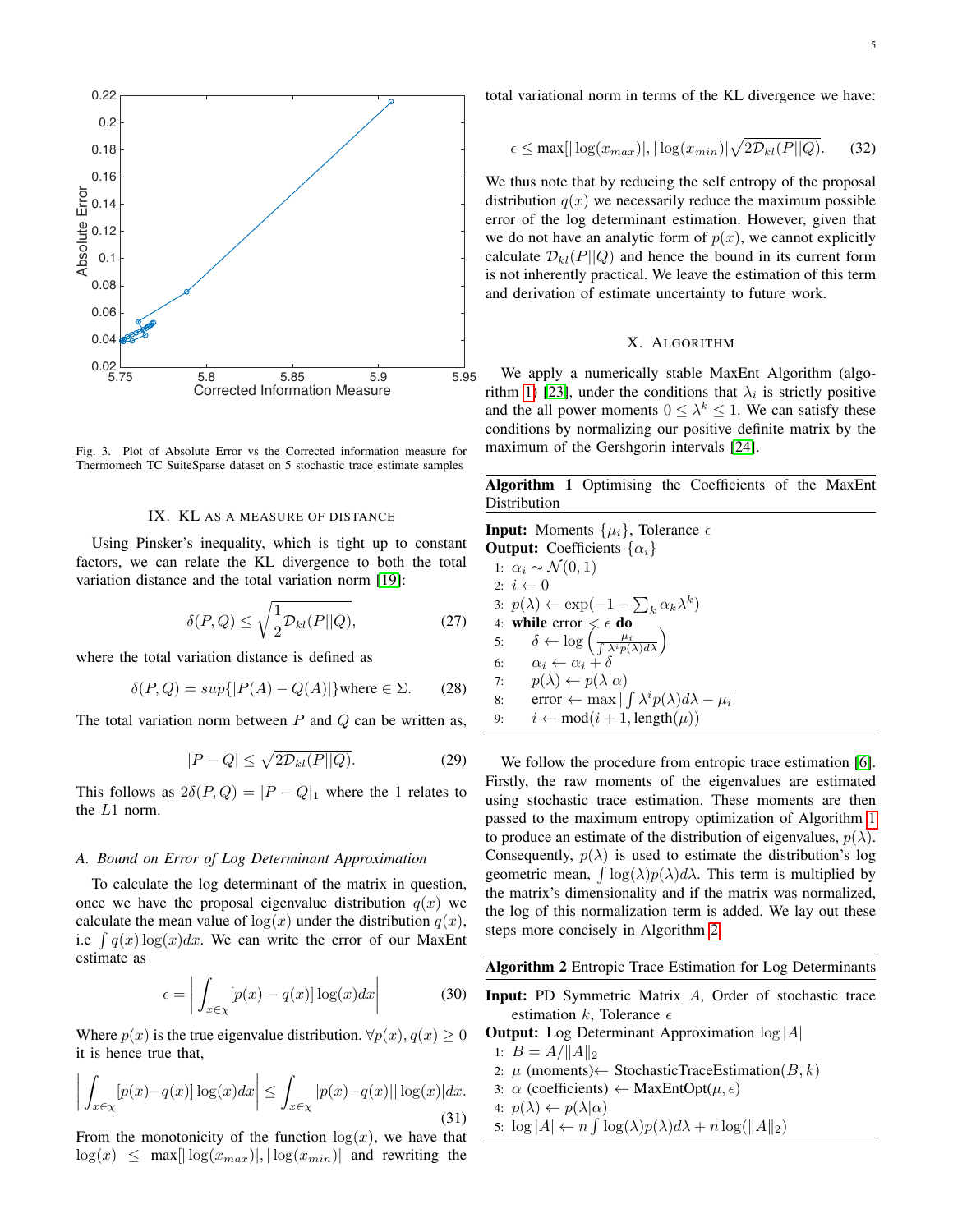## XI. ALGORITHMIC DETAILS FOR PRACTITIONERS

Given that the MaxEnt approach of Algorithm [1](#page-4-1) is numerical, we need to specify a gridding of the input space or choice of nodes. We find that a gridding between  $0 \le x \le 1$ of  $\Delta x = 0.001$  provides a good trade-off between speed and accuracy, with essentially the same results (measured by absolute error) as  $\Delta x = 0.0001$ . We find that the algorithm consistently outputs distributions of increased entropy for more than  $m \geq 8$  moment constraints, as is demonstrated in figure [5,](#page-6-0) over a variety of data sets. Given that this is independent of the gridding size (tested between 0.01 and 0.00001), and given the proof of section [VII-B,](#page-3-3) showing that an increase in the number of mean value constraints can only decrease the objective value, we consider this indicative of algorithmic break-down and an inability of the algorithm to identify the true global optimum. This explains the increase in relative error with increasing number of moments in [\[6\]](#page-8-1) and we hence do not recommend going beyond 8 moments.

#### *A. Stochastic trace estimates*

To keep our results comparable and consistent, we keep with [\[6\]](#page-8-1), [\[25\]](#page-8-20) and consider Gaussian random unit vectors. We note that across a variety of sparse datasets, the number of samples taken neither largely effects the entropy of the proposal distribution (used to determine the number of moments required before attaining an optimal result) as is demonstrated by the indiscernability of figures [4](#page-6-1) and [5,](#page-6-0) nor the absolute error for a given number of moments shown in figures [6](#page-7-4) and [7.](#page-7-5) Both sets of plots compare a single stochastic trace estimate with an average of 30. We note that the single shot variance of the Gaussian stochastic trace estimator is  $2Tr(A^2)[26]$  $2Tr(A^2)[26]$ . Intuitively this makes it clear that the standard deviation of a single sample as a fraction of the estimate varies as:

$$
\frac{\sqrt{2Tr(A^2)}}{Tr(A)} \approx \sqrt{\frac{\log(n)}{2n}} \xrightarrow{n \to \infty} 0.
$$
 (33)

Here we have used Weyl's inequality that the eigenvalues decay approximately as  $\lambda_n = \lambda_{max} n^{-1/2}$  [\[27\]](#page-8-22) and that for large matrices we can approximate the sum as an integral, and take the  $n \rightarrow \infty$  limit. We thus see that for large matrices we expect the single shot variance to be small and the extra variance reduction by taking more samples may not be required.

This will depend on the matrix in question and we expect the asymptotic 0 variance result to hold with better accuracy as the size of the matrix increases. Given that the computational cost rises as  $O(n^2md)$ , where *n* is the matrix dimension, *m* is the number of moments and  $d$  is the number of samples, we note that for excessively large matrices in which generating the moment estimates takes up a significant portion of run-time.

## XII. RESULTS

#### *A. self entropy and absolute error*

We empirically demonstrate the relationship between proposal distribution self entropy and absolute error on a variety of SuiteSparse datasets, with Figures [5](#page-6-0) and [10](#page-8-23) showing the Entropy vs Absolute error for the Thermomech/Apache datasets for 30 stochastic samples as we increase the number of moment estimates from 2 to 20. We see here a general trend of absolute error decreasing as does the self entropy of our proposal distribution, in accordance with our earlier derivations.

We plot the the Entropy vs Moments of the TC and Ecology datasets in Figures [8](#page-7-6) and [9,](#page-7-7) where we see a general trend of the entropy reducing monotonically up till a certain number of moments and then increasing or oscillating. We have already proved in section [5](#page-1-0) that an increase in moments can only decrease the self entropy, which combined with the low sample variance of stochastic trace estimates indicates an inability for the Algorithm [1](#page-4-1) to find the true global maximum. The point at which adding extra moments increases the self entropy of the proposal distribution in the algorithm, tends to coincide with a rise in absolute error as we would expect from Equations [\(32\)](#page-4-3) and [\(14\)](#page-2-0). We see this experimentally in Figures [7](#page-7-5) and [9,](#page-7-7) where beyond a certain number of moments  $m \approx 8$ , both the entropy and the absolute relative error begin to rise, this informs our judgment of recommending no more than 8 moments.

#### *B. single sample result comparisons*

We load five sparse (SuiteSparse) square PSD matrices, ranging from a maximum dimension of 999, 999 to a minimum of 81, 200 and run Cholesky using the Matlab 2014b 'Chol' function to calculate the log determinants on a 2.6 GHz Intel Core i7 16 GB 1600 MHz DDR3 notebook. This takes 4847 seconds. Using our MaxEnt Algorithm [1,](#page-4-1) with a gridding of 0.001 and 30 stochastic samples of 8 moments, we calculate the log determinants in 20 seconds. For a single sample, we calculate the log determinants in 16 seconds. The respective errors are shown in Table [I.](#page-5-0)

<span id="page-5-1"></span>

| Dataset              | Dimension | Samples | Error    |
|----------------------|-----------|---------|----------|
| ecology <sub>2</sub> | 999,999   | 30      | 0.0102   |
|                      |           |         | 0.0105   |
| thermomech TC        | 102,158   | 30      | 0.0398   |
|                      | 102,158   |         | 0.0402   |
| shallow water 1      | 81,920    | 30      | 0.0043   |
|                      |           |         | 0.0035   |
| shallow water 2      | 81.920    | 30      | 0.0039   |
|                      |           |         | 0.0040   |
| apache1              | 80,800    | 30      | 0.006571 |
|                      |           |         | 0.0101   |

<span id="page-5-0"></span>TABLE I

RELATIVE ABSOLUTE ERROR ON SUITESPARSE DATASETS, FOR 8 MOMENTS AND 30/1 SAMPLES PER MOMENT

We note that even for relatively small matrices,  $n \approx 80,000$ , that the performance from reducing the number of samples is relatively unaffected. This suggests that the asmyptotics from Equation [\(33\)](#page-5-1) come into play rather early on. However, given that there is a slight decrease in performance and that 15 of the 20 and 16 seconds of compute time were spent on Alogorithm [1,](#page-4-1) determining the Maximum Entropy coefficients, we recommend reducing the number of samples only when it becomes a larger proportion of the overall cost.

We further test the validity and practical value of the heuristic derivation of equation [\(33\)](#page-5-1), by evaluating the dif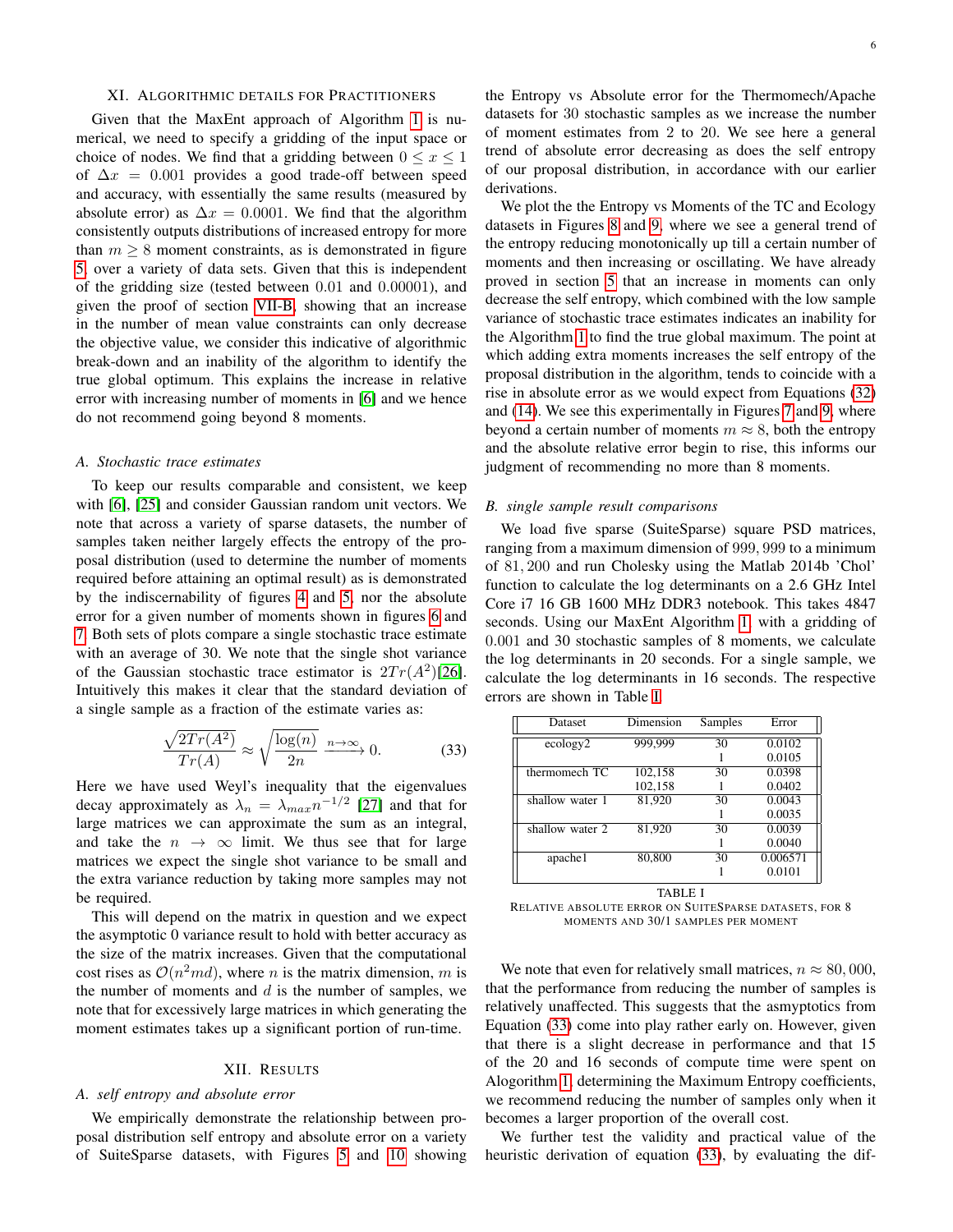ference in MaxEnt estimate for the largest PSD matrices in the SuiteSparse data set, comparing a single sample to 30 samples. For Queen4147 with a dimension of 4, 147, 110 and 316, 548, 962 non zero values, the difference in prediction from taking 1 sample instead of 30 is 0.0028% and the runtime is reduced from 173 to 60 seconds. We note that the standard Cholesky and LU functions in (e.g.) MATLAB are unable to handle matrices of that size, due to contiguous memory constraints, even on significantly more powerful machines than the one above. Table [II](#page-6-2) shows results for a variety of large datasets. The reduction in samples from 30 to 1 reduces

| Dataset        | Dimension   | Samples | Estimate      | Time(s) | $\Delta\%$ |
|----------------|-------------|---------|---------------|---------|------------|
| Oueen          | 4,147,110   | 30      | $-7.3951e+07$ | 172.4   |            |
| Non $0's$      | 316.548.962 |         | $-7.3953e+07$ | 60.3    | 0.0028     |
| Bump           | 2.911.419   | 30      | $-5.2282e+07$ | 64.3    |            |
| Non $0's$      | 127.729.899 | 1       | $-5.2297e+07$ | 15.9    | 0.029      |
| Serena         | 1.391.349   | 30      | $-1.5831e+07$ | 34.4    |            |
| Non $0's$      | 64.131.971  | 1       | $-1.5771e+07$ | 8.867   | 0.38       |
| Geo            | 1.437.960   | 30      | $-1.0186e+07$ | 33.2    |            |
| Non $0's$      | 60.236.322  | 1       | $-1.0203e+07$ | 12.5    | 0.17       |
| Hook           | 1.498.023   | 30      | $-4.6026e+06$ | 32.3    |            |
| Non $0's$      | 59.374.451  | 1       | $-4.6033e+06$ | 11.8    | 0.015      |
| StochF         | 1.465.137   | 30      | $-2.6807e+07$ | 15.4    |            |
| Non $0's$      | 21,005,389  | 1       | $-2.6812e+07$ | 7.1     | 0.019      |
| G <sub>3</sub> | 1.585.478   | 30      | $-1.0263e+07$ | 9.875   |            |
| Non $0$ 's     | 7.660.826   | 1       | $-1.0262e+07$ | 4.618   | 0.097      |

<span id="page-6-2"></span>TABLE II RESULTS FOR THE LARGEST PSD SUITESPARSE MATRICES, USING 8 MOMENTS, WITH SAMPLE NUMBER EITHER 30 OR 1. FINAL COLUMN DENOTES PERCENTAGE DIFFERENCE IN ESTIMATE BETWEEN USING 30/1 SAMPLE(S).

the computational run-time by a factor of 3 and the difference in estimates, which is always less than 0.4% tends to increase in as the matrix dimension decreases, in accordance to our asymptotic law of Equation  $(33)$ . The exceptions,  $StochF$  and G3, are both significantly sparser than the others, which is why they run significantly faster and the MaxEnt calculation algorithm (which is independent of the number of samples taken) takes up a greater proportion of the total run-time and hence the reduction from taking less samples is less. We posit a potential link between sparsity and accuracy, but leave the investigation for future work.

The link between reduction in proposal self entropy and absolute error, is also unchanged as we reduce the number of samples, as can be seen by comparing Figures [4](#page-6-1) and [5,](#page-6-0) if the variance of samples were higher this would not be the case, as Equation [\(25\)](#page-3-1) would not be  $\leq 0$  due to the error term and we would not have a corresponding reduction in KL divergence or L1 norm.

## XIII. CONCLUSION

In this paper we formally establish the link between sample expectation and mean value constraint, proving asymptotic equivalence. We also prove that the eigenvalue distribution of a Covariance matrix can be uniquely determined by its moments. The combination of these two provides a solid foundation for using stochastic trace estimation sample estimates as mean value constraints for a Maximum Entropy estimation of a Covariance matrix eigenvalue density.



<span id="page-6-1"></span>Fig. 4. Relative error against entropy for a single sample stochastic trace estimate from 2 to 20 moments for the Thermomech dataset.



<span id="page-6-0"></span>Fig. 5. Relative error against entropy for a 30 sample stochastic trace estimate from 2 to 20 moments for the Thermomech dataset.

We further show how the inclusion of extra moment constraints, necessarily reduces the KL divergence  $\mathbb{D}_{kl}(p||q)$  between the MaxEnt proposal  $q$  and true eigenvalue distribution  $p$  and relate this to the  $L1$  norm, deriving a novel error bound on Log Determinants using MaxEnt. We demonstrate empirically on SuiteSprase datasets how this reduction in  $\mathbb{D}_{kl}(p||q)$  corresponds to increased estimation accuracy.

We investigate the effect of reducing the number of stochastic trace estimate samples empirically and provide an informal derivation of an asymptotic law, which we verify experimentally; the larger the matrix, the smaller the effect and the greater the computational benefit of reducing the number of samples.

We set up best practice guidelines, rooted in theory and experiment, for practitioners wishing to deal with large matrices.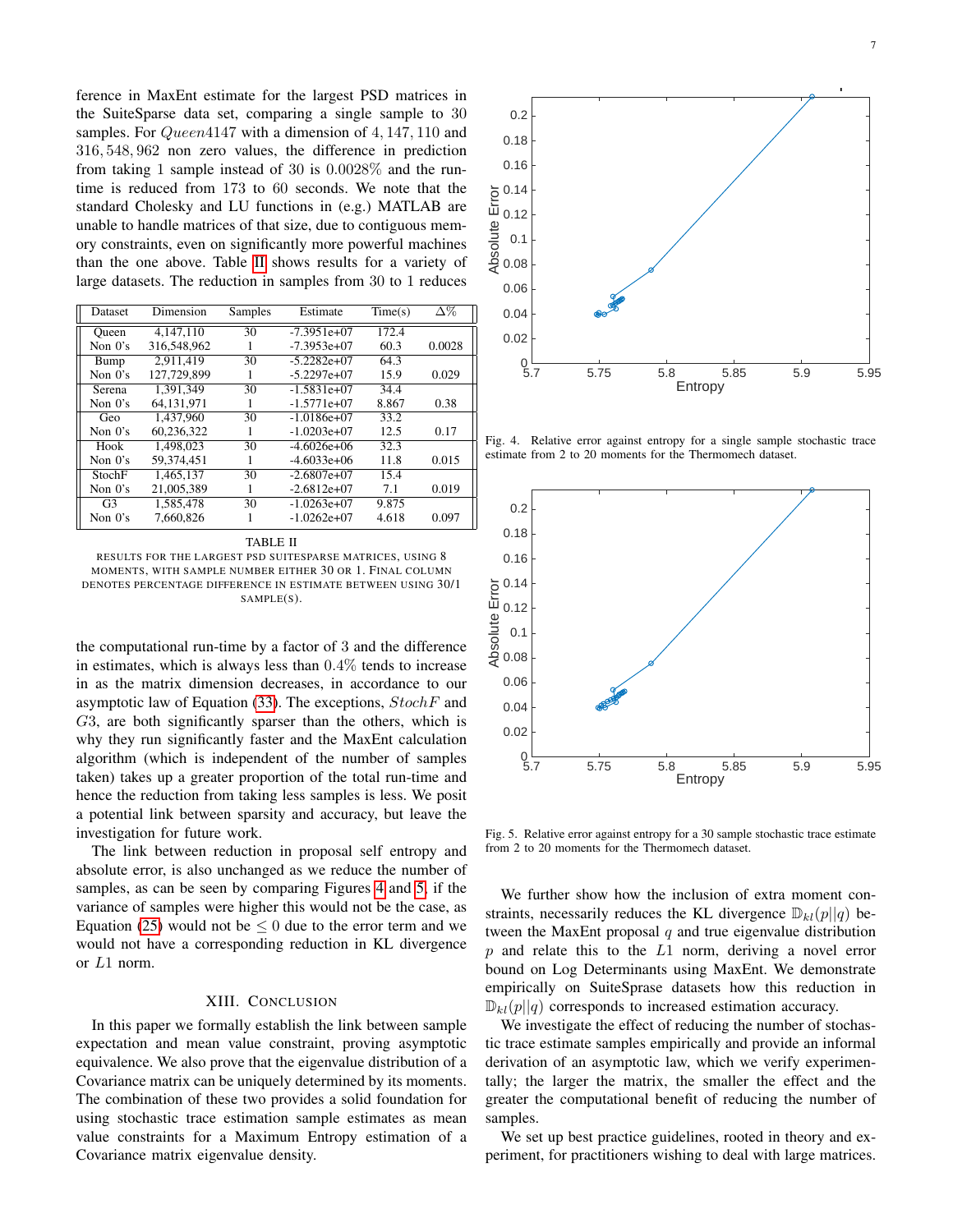

<span id="page-7-4"></span>Fig. 6. Relative error against number of moments included for a single sample stochastic trace estimate for the Thermomech dataset.



<span id="page-7-5"></span>Fig. 7. Relative error against number of moments included for a 30 sample stochastic trace estimate for the Thermomech dataset.

Our basic, non-optimized MaxEnt implementation is able to calculate determinants of 4 million by 4 million matrices on a laptop within a minute.

#### XIV. FUTURE WORK

Future work could involve the investigation of the inability of the current algorithms inability to find a true global optimum beyond a certain number of moments and potentially remedy this by using Chebyshev polynomials or another orthogonal polynomial set in the optimisation. The estimation of the  $\mathcal{D}_{kl}(p||q)$  to be able to practically use the derived bound and the extension of the above to Matrix inversion.



<span id="page-7-6"></span>Fig. 8. Moments vs Entropy 30 Stochastic Trace samples Ecology2 dataset.



Fig. 9. Moments vs Entropy 30 Stochastic Trace samples ThermoMech dataset.

#### <span id="page-7-7"></span>ACKNOWLEDGMENT

The authors would like to thank the Oxford Man Institute for their grant in supporting this research, Thomas Gunter and Michael Osborne for illuminating discussions, Pawan Kumar for his input on Convex Analysis and Tim Davies for the upkeep or the SuiteSparse dataset.

#### **REFERENCES**

- <span id="page-7-0"></span>[1] Zhaojun Bai and Gene H. Golub. Bounds for the Trace of the Inverse and the Determinant of Symmetric Positive Definite Matrices. Annals of Numerical Mathematics, 4:29–38, 1997.
- <span id="page-7-1"></span>[2] Gene H. Golub and Charles F. Van Loan. Matrix computations. The Johns Hopkins University Press, 3rd edition, October 1996.
- <span id="page-7-2"></span>[3] Odile Macchi. The Coincidence Approach to Stochastic point processes. Advances in Applied Probability, 7:83–122, 1975.
- <span id="page-7-3"></span>[4] Carl E. Rasmussen and Christopher Williams. Gaussian Processes for Machine Learning. MIT Press, 2006.